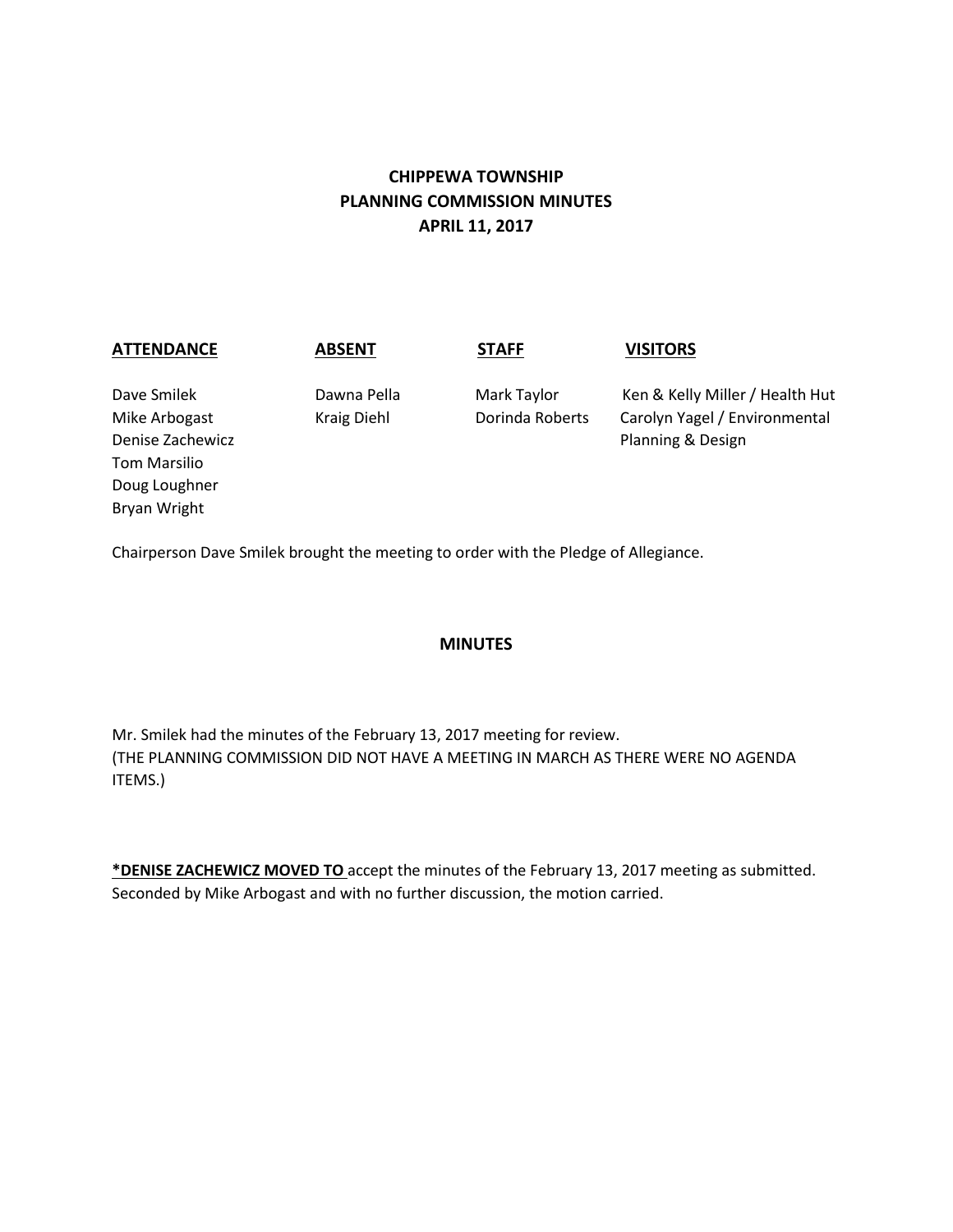### **CHIPPEWA TOWNSHIP PLANNING COMMISSION PAGE 2 APRIL 11, 2017**

### **ITEMS FOR DISCUSSION**

1. **FRASSO & KALCEVIC PLAN OF LOT REVISION –** This property is located on Achortown Road. The proposed plan consists of subdividing parcel "A" (0.383 acres) from Frasso's parcel and consolidating Parcel "A" with Kalcevic's property. Parcel "A" will become an integral part of Kalcevic's property and will not be separately built upon. Both parcels are located within the Township's AR-1 Agricultural Residential Zoning District. There was one comment that needed to be addressed and that is to show the owners telephone number on the plan sheet.

**TOM MARSILIO MOVED TO** recommend the Supervisors approve the Plan of Lot Revision contingent on Mr. Culler's comment being addressed. Seconded by Denise Zachewicz, the motion carried unanimously.

**2. MILLER BUILDING LAND DEVELOPMENT PLAN (HEALTH HUT) – Mr. & Mrs. Kevin Miller were** in attendance to represent their plan. Manager Taylor stated he has been working on the plan with Jim Culler of Baker Engineering and Kathy Bengel the architect from Hancock Architecture. The majority of Mr. Culler's comments have been addressed. One of the comments Mr. Taylor wanted the Board to consider concerned the side walk and its width being maintained per the Subdivision Land Development Ordinance requirements. Mr. Miller explained that it wasn't a side walk, but a buffer between the drive thru and the thoroughfare. Mr. Taylor stated the cost estimates submitted were acceptable to Mr. Culler. The lighting plan was discussed and with its ability to be field adjusted it was acceptable. George Verlihay has the storm water O & M Agreement submitted to the Supervisors to be signed. Mr. Taylor received the Highway Occupancy approval for discharge of storm water. With all outstanding items being addressed Manager Taylor recommended approval.

**DOUG LOUGHNER MOVED TO** recommend approval of the Miller Building Land Development Plan contingent on Mr. Culler's comments being addressed. Seconded by Bryan Wright, the motion carried unanimously.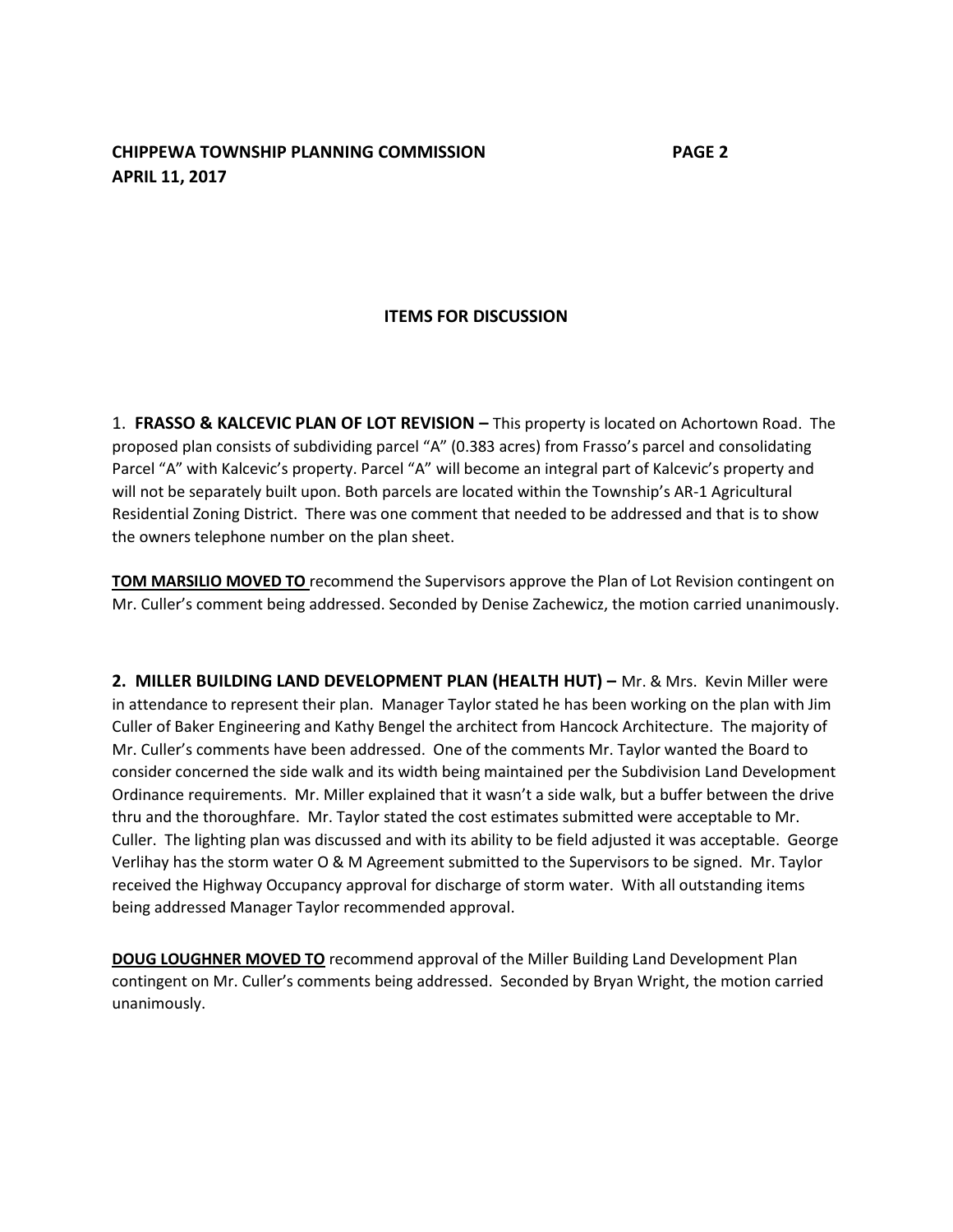## **CHIPPEWA TOWNSHIP PLANNING COMMISSION PAGE 3 APRIL 11, 2017**

3. **CAROLYN YAGLE (ZONING ORDINANCE AMMENDMENT) –** Carolyn Yagle from Environmental Planning and Design was present to discuss the Zoning Ordinance Amendment. Carolyn discussed how the Municipality can incorporate community character compatibility standards within an ordinance without having to get into very specific design guidelines, private covenants and restrictions, by utilizing provisions within municipalities planning code, section 603. It gives a municipality the ability to promote its development and addresses current character and ways to enhance it. This does not apply to suburban residential, agricultural residential, borough residential or industrial districts. It focuses on C-1 neighborhood commercial, Planned Commerce, special growth and residential collector overlay districts. These districts are along the main travel corridors. This gives an applicant flexibility and choices in how they want to contribute to the community character. Looking at walls, roofs, building form, doors and windows, materials and screening of equipment are fundamental parts of development that could be assigned a point system. Items that relate to a desired character have a higher point value and less desired items have a lower point value. Some other elements introduced as part of the ordinance amendment consideration are elements related to parking and circulation on site and signage with a measurable baseline standard. Anyone who has a different interpretation of the standard would be afforded the opportunity to go before the Zoning Hearing Board to get clarification of intent of the ordinance. Environmental Planning and Design will continue to work with Mr. Taylor to incorporate an amendment package. Board members need to evaluate the proposed ordinance amendment to see if it needs additions or modifications.

### **NEW BUSINESS**

The Ryan Plan got their zoning change approved by the Board of Supervisors. Penndot conditionally approved their HOP. They will have a median break and a light. They will be submitting a plan to Mr. Taylor within a week.

Chairman Smilek welcomed Bryan Wright to the board.

### **OLD BUSINESS**

No old business to discuss